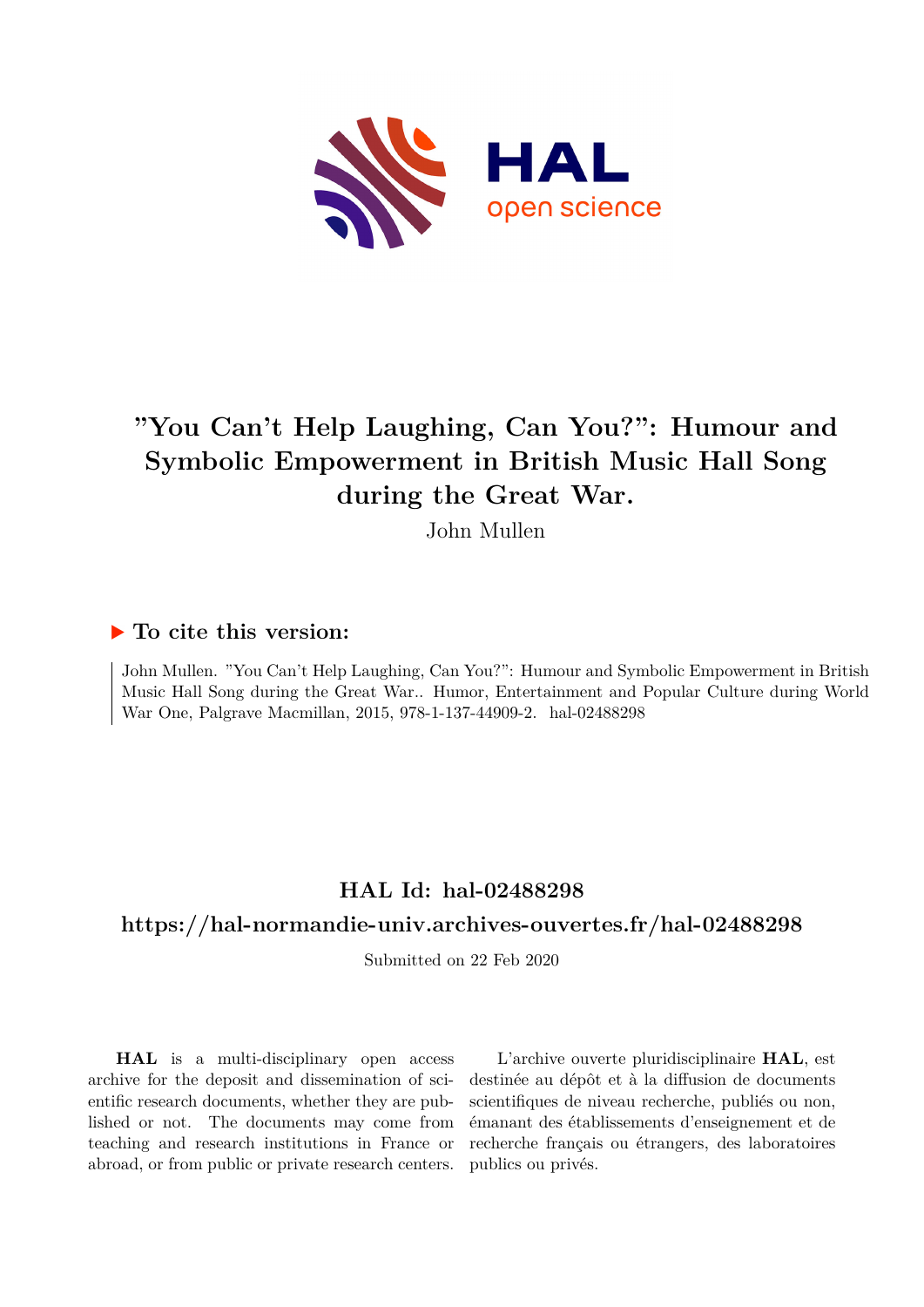### Chapter 16

# **"YOU CAN'T HELP LAUGHING, CAN YOU?": HUMOUR AND SYMBOLIC EMPOWERMENT IN BRITISH MUSIC HALL SONG DURING THE GREAT WAR**

John Mullen, Université Paris-Est Créteil

This chapter aims at exploring the large corpus of comic songs performed on the British music hall stage during the Great War. Writings on humour generally begin by declaring how difficult it is to define:<sup>1</sup> underlining the absurd or unexpected is often considered to be an essential element, while Bergson's classic essay explains that humour is specifically human and social.

The comic does not exist outside the pale of what is strictly human. A landscape may be beautiful, charming and sublime, or insignificant and ugly; it will never be laughable  $2^{\circ}$ 

... You would hardly appreciate the comic if you felt yourself isolated from others. Laughter appears to stand in need of an echo.<sup>3</sup>

The therapeutic benefits of laughter are well-documented, $4$  yet humour is not thought to be the same everywhere. There have been many attempts to define a specifically British type of humour, relying upon concepts such as deadpan tone, understatement and self-deprecation.<sup>5</sup> Humour can also be part of the identity of the British as a nation, and as such is of course amenable to being integrated into political discourse and strategy.

The First World War involved British elites and civil society in an all-out campaign to build enthusiasm among the British people. Was this campaign able to instrumentalize humour to increase recruitment and civilian involvement in the war?

<sup>1</sup> Georges Elgozy, *De l'humour*, Paris, Denoël, 1979, p. 9.

<sup>2</sup> Henri Bergson, *Laughter: An Essay on the Meaning of the Comic*, London, Macmillan, 1911, p. 3.

<sup>3</sup> Ibid., p. 5.

<sup>&</sup>lt;sup>4</sup> Rod A. Martin, "Sense of humor and physical health: Theoretical issues, recent findings, and future directions", *International Journal of Humor Research*, Vol. 17, issue 1-2, January 2006.

<sup>5</sup> Corinne François-Denève, "Every man in his humour: sur la piste de l'humour 'anglais'", *Humoresques*, autumn 2013, p. 10.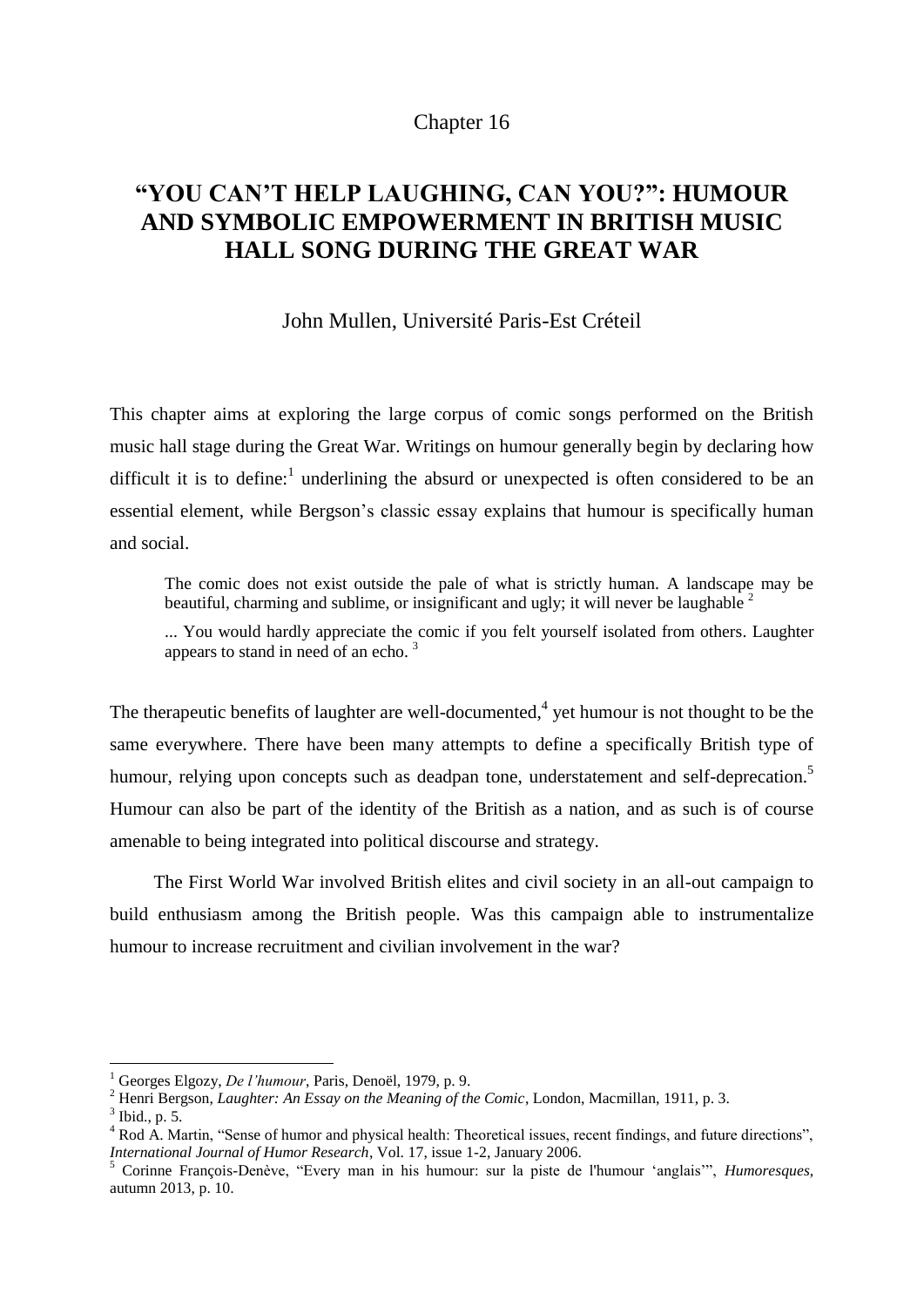Robertshaw<sup>6</sup> has emphasized the usefulness of the comic "as an aid to survival" for soldiers in desperate situations; Holman and Kelly write that humour continues in wartime to fulfil its "main functions of binding the group together, of releasing tension, and of aiding survival in multiple and sometimes unexpected ways". But if humour is useful for survival, it does not follow that humour is or could be part of a deliberate strategy employed by military and political leaders to ensure victory. Christie Davis explains that, since humour is fundamentally an amateur and informal practice, it is not amenable to use as a strategic weapon. Of jokes, he explains of amateur comedians among troops or civilians: "their humour may well be defeatist, cynical or resentful rather than patriotic."<sup>7</sup> Comic music hall songs, unlike jokes, are professional, commercial products; nevertheless, we shall see that they do not lend themselves easily to strategic use.

#### **The industry and the songs**

 $\overline{\phantom{a}}$ 

To understand wartime song, we need to look at music hall, the dominant genre of sung entertainment. It was a mass phenomenon: around the country there were at least three hundred music halls of hundreds or thousands of seats. It was cheap; and it was workingclass: in Glasgow the Panopticon played their first show in the morning for workers fresh off the night shift, and even the West End music halls in London could not do without a mass audience of ordinary clerks, shop assistants and manual workers.

Theatres were getting bigger and more lavish; theatre chains ever more present. This concentration of capital was accompanied by an obsession with "respectability". All signs of "vulgarity" must be eliminated, and a significant presence of elite classes ensured. In this way theatre managers hoped to avoid having their licences contested by influential moralistic organizations.

An evening show was made up of a series of turns, about half of them involving singers, the other half composed of anything from "human freaks" and animal imitators, to opera singers, extracts from Shakespeare or tightrope walkers; from acrobats and sharpshooting to ballet and church organ music. The singer, coming on stage after the acrobats, say, and before the elephants, had only a few minutes to get the attention of the audience. The repertoire was therefore dominated by the comic.

<sup>6</sup> Andrew Robertshaw, "Irrepressible chirpy cockney chappies? Humour as an aid to survival", *Journal of European Studies*, September 2001.

<sup>7</sup> Christie Davis, "Humour is not a strategy in war", *Journal of European Studies*, September 2001, p. 395.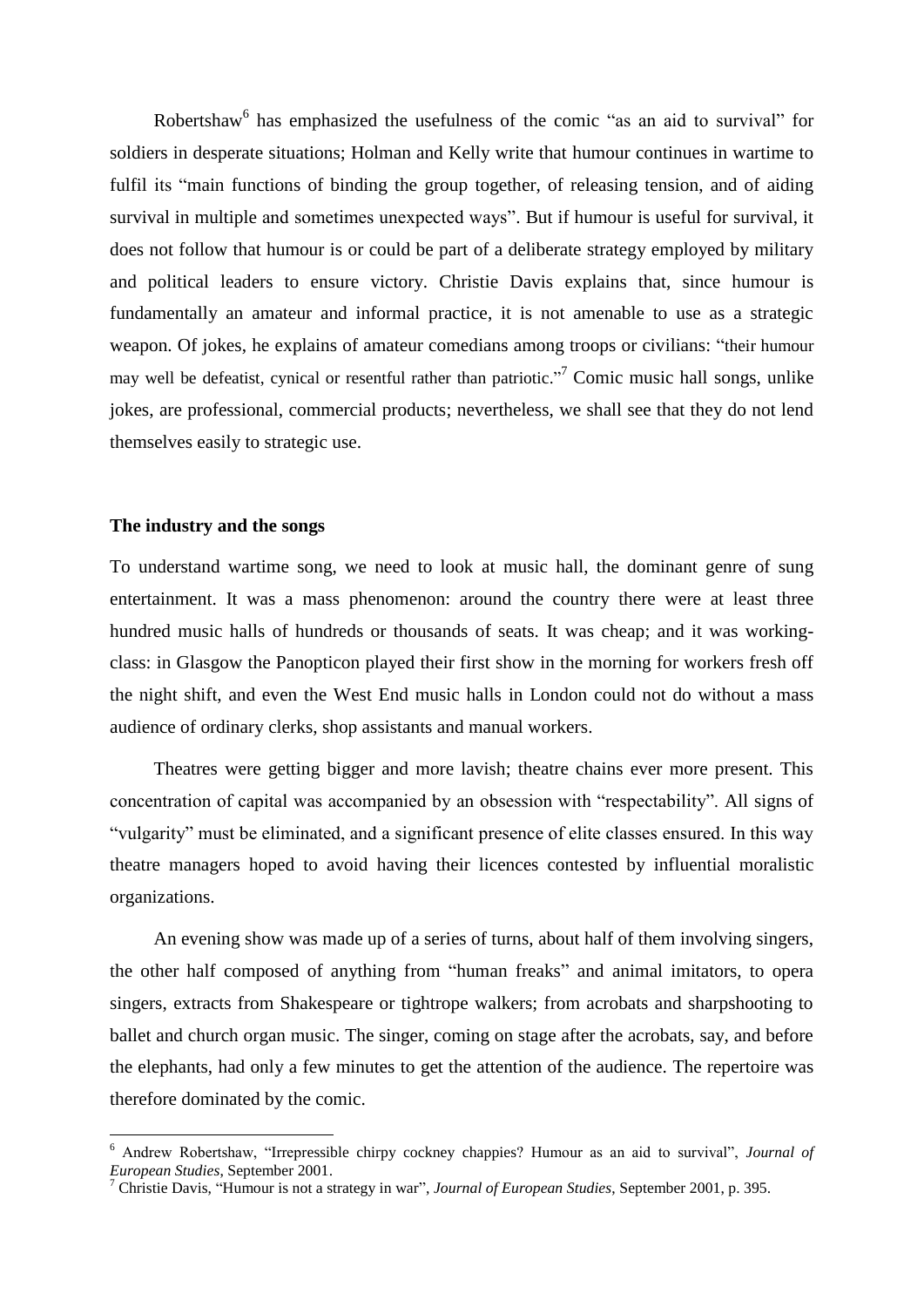For the audiences, the war came as an additional catastrophe in lives already precarious; they knew poverty and hunger.<sup>8</sup> Humour was massively present before the war. Songs laughed at catastrophes of working class life (rent day, homelessness or unemployment), or mocked figures of authority (policemen, foremen or fathers). Others mocked scapegoats: Black Africans, Jews or the Irish, mothers in law or domineering wives. Still more dealt with intimidating subjects such as politics, courtship or sex. Here are a few titles of the thousands released between 1910 and 1914:

Cover It Over Quick, Jemima! Let's Have Free Trade Among the Girls! The Coster girl in Paris Who Were You With Last Night? I Wonder What it Feels Like to Be Poor! That Ragtime Suffragette Hello, Hello, Who's Your Lady Friend?

#### **The importance of sing-along**

Humour emerges from a collective experience, not only from a text. The audience sang along with the chorus, and singing in unison constitutes "a rather obvious aural icon of individuals sharing (supposedly or actually) a common cause, or identity, or set of values and beliefs."<sup>9</sup> What could be sung in unison was defined by the economic dynamic of the music industry. Heavy investment in plush theatres meant that managers needed to fill the seats, so comic singers needed to get everyone singing. If only half sang, the singer might be out of a job. Consensus rather than controversial topics were therefore central.

#### **Escaping from sense: Tongue twisters**

**.** 

The comic tongue twister song was very popular; here are a few wartime titles:

Sister Susie's Sewing Shirts for Soldiers 1914<sup>10</sup>

You Can't Get Many Pimples on a Pound of Pickled Pork 1914

Mother's Sitting Knitting Little Mittens for the Navy 1915

Which Switch Is the Switch, Miss, for Ipswich? 1915

<sup>8</sup> A good source on everyday life in the poorer parts of London during the war is Sylvia Pankhurst, *The Home Front, a Mirror to Life in England during the World War,* London, Hutchinson, 1932.

<sup>9</sup> Philip Tagg, *Music's Meanings*, New York, Mass media scholars Press, 2012, p. 451.

<sup>&</sup>lt;sup>10</sup> This song can be heard on line at www.firstworldwar.com/audio/1914.htm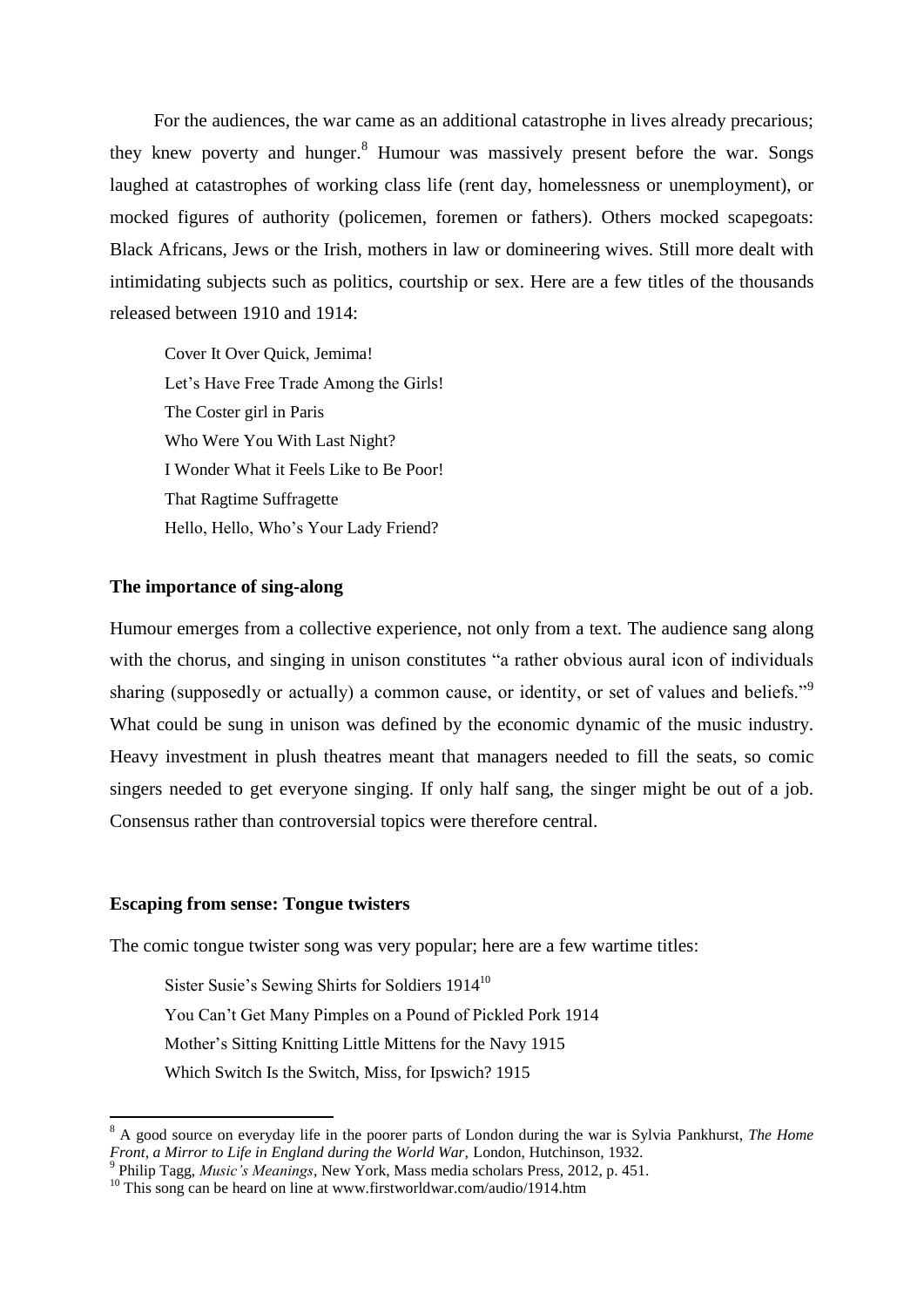Patty Proudly Packs for Privates Prepaid Paper Parcels 1915 Pretty Patty's Proud of Her Pink Print Dress 1915 He Misses his Missus's Kisses 1916 I Can't Do My Bally Bottom Button Up<sup>11</sup> 1916 I Saw Six Short Soldiers 1916 Are Your Sighs the Same Size as My Sighs? 1917

This category was not invented for the war, as the 1912 hit "Does This Shop Stock Shot Socks with Spots?" attests. It is especially appropriate for a sing-along situation, where the audience can laugh at the success or failure of their companions in singing the everaccelerating choruses, such as this one:

I saw six short soldiers Scrubbing six short shirts Six short soldiers scrubbed and scrubbed Six short shirts were rubbed and rubbed Six short soldiers sang this song Their singing duly showed Those six short soldiers Scrubbed six short shirts Sister Susie'd sewed!

Note that the war theme is arbitrarily tacked on; the war was often just one more subject to help sell songs. Such songs allow us to escape from sense (and from wartime tragedy) and concentrate on playful pronunciation. Most songs, however, prefer to deal with real life, but to handle it obliquely.

### **Laughing to push away fear**

**.** 

The use of humour to minimize threatening phenomena is key. This has been noted in other aspects of wartime humour, such as soldier slang.

The outer line of trenches, where the men are posted at first to draw the German fire, is known as the "drawing room", and the inner line, where the attacks are really met is called the "reception room". The ground at the rear where the dead are buried is "the dormitory"… Spies are described as "playing off side" and prisoners as "ordered off the field"  $\dots$ .<sup>12</sup>

 $11$  A more recent recording of this song, by Ian Wallace, can be found on Youtube.

<sup>&</sup>lt;sup>12</sup> Rev E. J. Hardy, *The British Soldier, his courage and humour*, London, T Fisher Unwin, 1915, p. 211.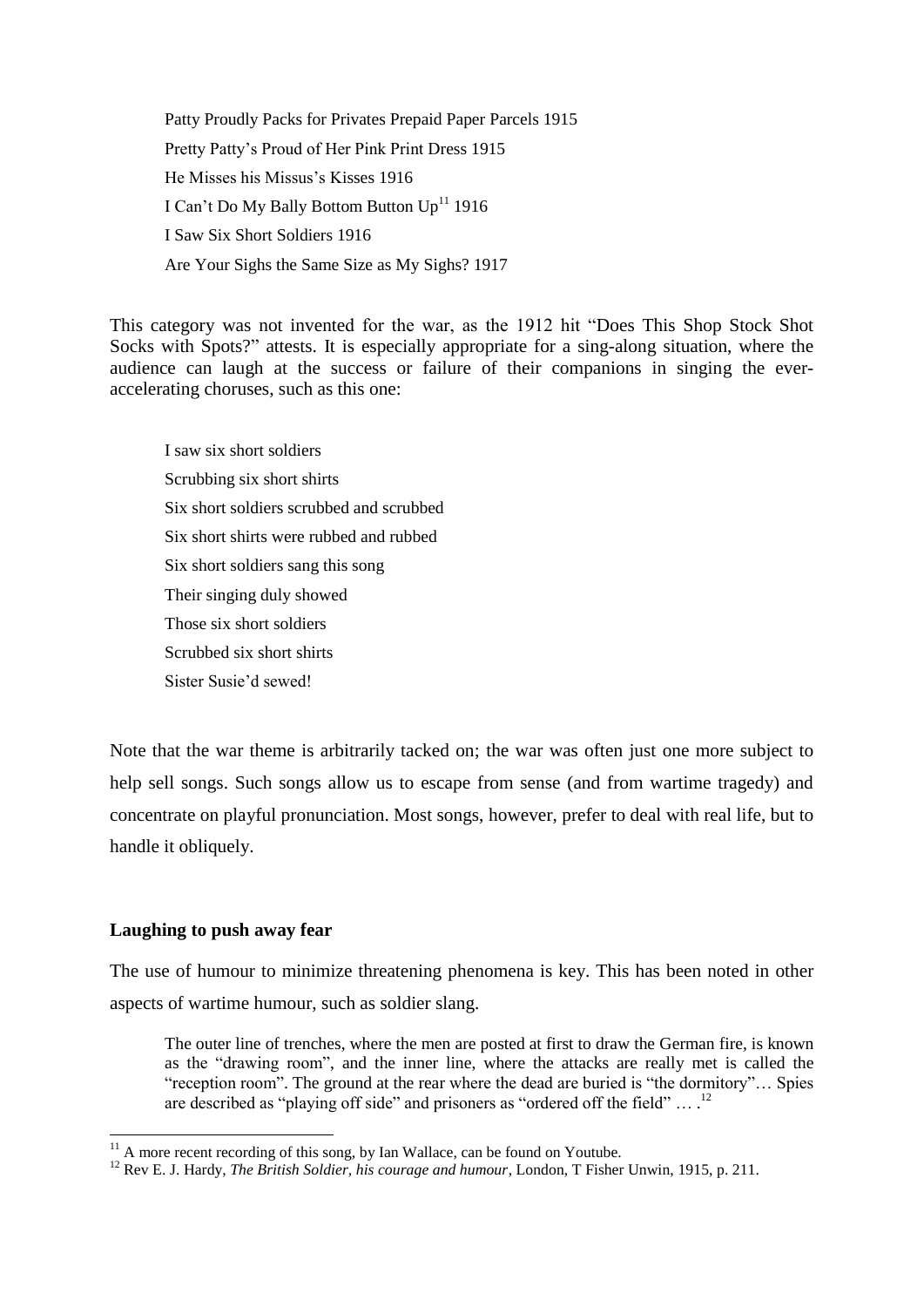Treating fears humorously is just as effective in sing-along. It is tremendously reassuring, not only to experience symbolic empowerment by watching the threat minimized, but to participate in its exorcism by singing along in the theatre (or singing the song around the piano later). In the music hall, moreover, we minimize the threat as in unison and to music, creating a safe harmony which allows us to contemplate frightening subjects.

Which wartime fears and threats were dealt with, then? Death, bereavement and the military enemy come first to mind, though death was a frequent visitor for audiences in peacetime too. Violent death and killing are never dealt with humorously in music hall song. The horror of war needs to be approached obliquely. We do see songs about the enemy. He is, however, ridiculed, not hated. Here are a few examples:

Belgium Put the Kibosh Up the Kaiser 1914 The Kaiser's Little Walk to France 1914 Hoch Hoch the Kaiser! 1914 The Germans are Coming, So They Say 1914 I'm Giving Up My Job to the Kaiser 1915 Goodbye Kaiser Bill 1915 My Old Iron Cross 1916

There are practically no wartime music hall songs which express hatred of the Germans. Hatred for Germans certainly existed – a violent minority organized the burning of shops and businesses belonging to people with German-sounding names, and <sup>13</sup> one could see xenophobic sentiment at the music hall in melodramatic plays $^{14}$ .

One reason for this surprising lack is that the comic song genre cannot express hatred or anger directly. Secondly, the many Germans in Britain before 1914 had been very well integrated and appreciated. Furthermore, in the trenches, different forms of cooperation between British and enemy soldiers created a fellow-feeling which may have made direct anti-German bigotry difficult to present<sup>15</sup>. It seems it was not possible to get an audience to sing in unison hatred of the Germans.

A typical song "The Tanks that Broke the Ranks out in Picardy", written in 1916, recounts to a joyful melody:

<sup>&</sup>lt;sup>13</sup> Richard Van Emden and Steve Humphries, *All Quiet on the Home Front*, London, Headline, 2003, p. 70.

<sup>&</sup>lt;sup>14</sup> At this time a short, half-hour play was often included in a music-hall evening.

<sup>15</sup> See Tony Ashworth, *Trench Warfare 1914-1918, the Live and Let Live System*, London, Pan, 1980.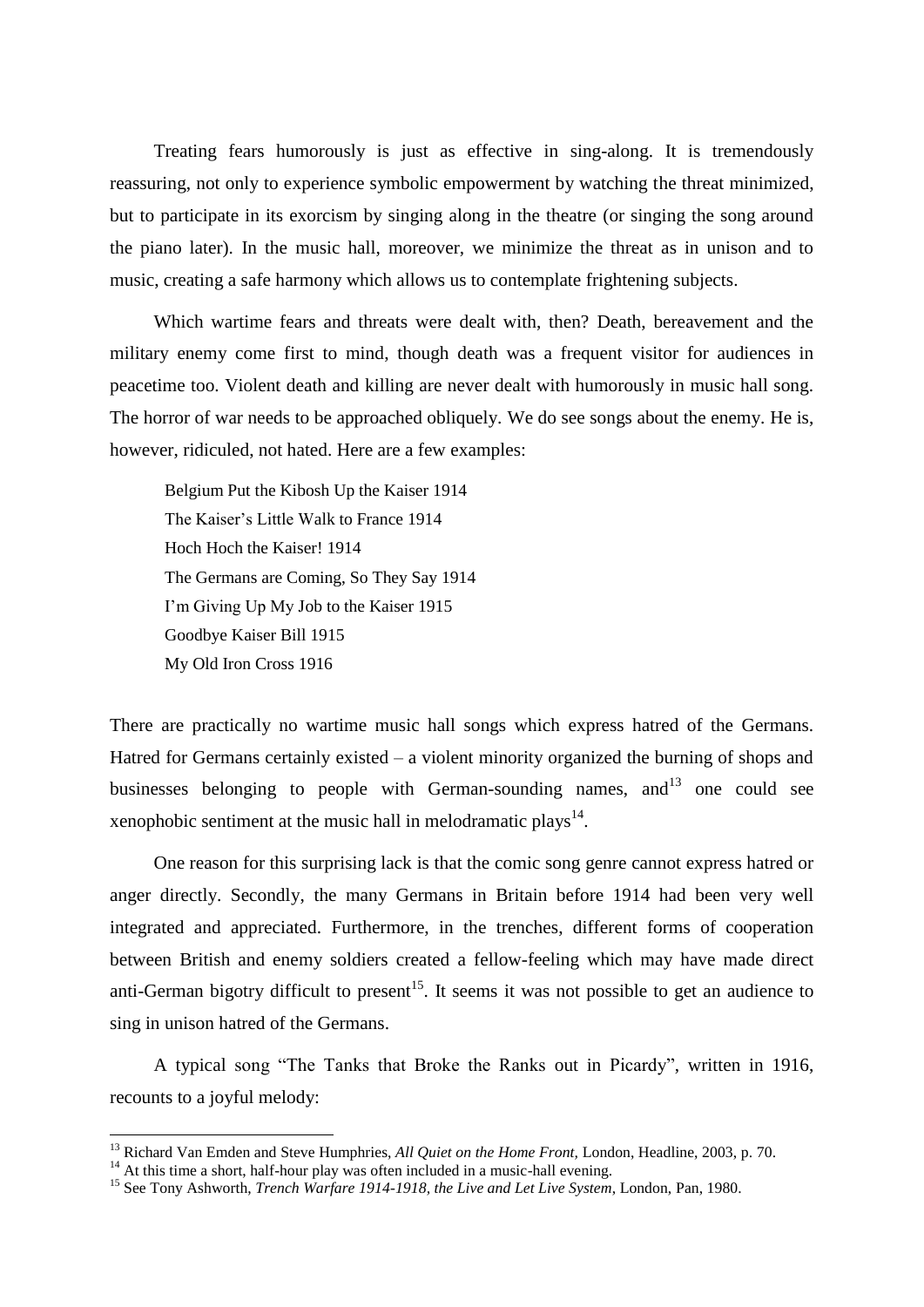And the tanks went on, and they strolled along with an independent air, And their guns began to blare, and the Huns began to swear, For they pulled the trees up by the roots, and they made the Huns look like galoots; Did the tanks that broke the ranks out in Picardy!<sup>16</sup>

The "hun" are not shown to be killed or hurt but simply to "look like galoots". In fact, even such mockery was frequently reserved for the Kaiser, not for Germans in general. In the songs, even the Kaiser is o made to look like a silly child. In a 1914 hit, "The Germans are coming, so they say", the narrator insists that his scary wife will bombard the Kaiser with her puddings, and will spank him. A 1916 hit mocks the German medal for valour, the Iron Cross. This song was presented by Harry Champion, dressed in a worn-out suit too big for him and singing in a cockney accent to an upbeat tune:

My old iron cross, my old iron cross! What a waste I do declare! Over there in Germany, they're giving them away You can have a dozen if you shout "Hurray!" The Kaiser says to me "Old Cock, My kingdom for an 'orse!" So I gave him one the missus dries the clothes on And he gave me the old iron cross!

The Kaiser is reduced to a pathetic figure, desperately giving out worthless medals: the fearsome spectre of a valorous and aggressive enemy disappears.<sup>17</sup>

As the war lengthened, the humour became more varied. Black humour made its debut with the success of late war songs such as "Oh, it's a lovely war!". In this piece, the soldier narrators declaim:

Oh Oh Oh it's a lovely war Who wouldn't be a soldier, eh? Well, it's a shame to take the pay! Form fours right turn, How do we spend the money we earn? Oh Oh Oh it's a lovely war!<sup>18</sup>

 $^{16}$ http://www.firstworldwar.com/audio/tanksthatbroketheranks.htm

 $17$  This song can be heard online at [www.firstworldwar.com/audio/1915.htm](http://www.firstworldwar.com/audio/1915.htm)

<sup>&</sup>lt;sup>18</sup> Lyrics and 1918 recording online at [www.firstworldwar.com/audio/ohitsalovelywar.htm](http://www.firstworldwar.com/audio/ohitsalovelywar.htm)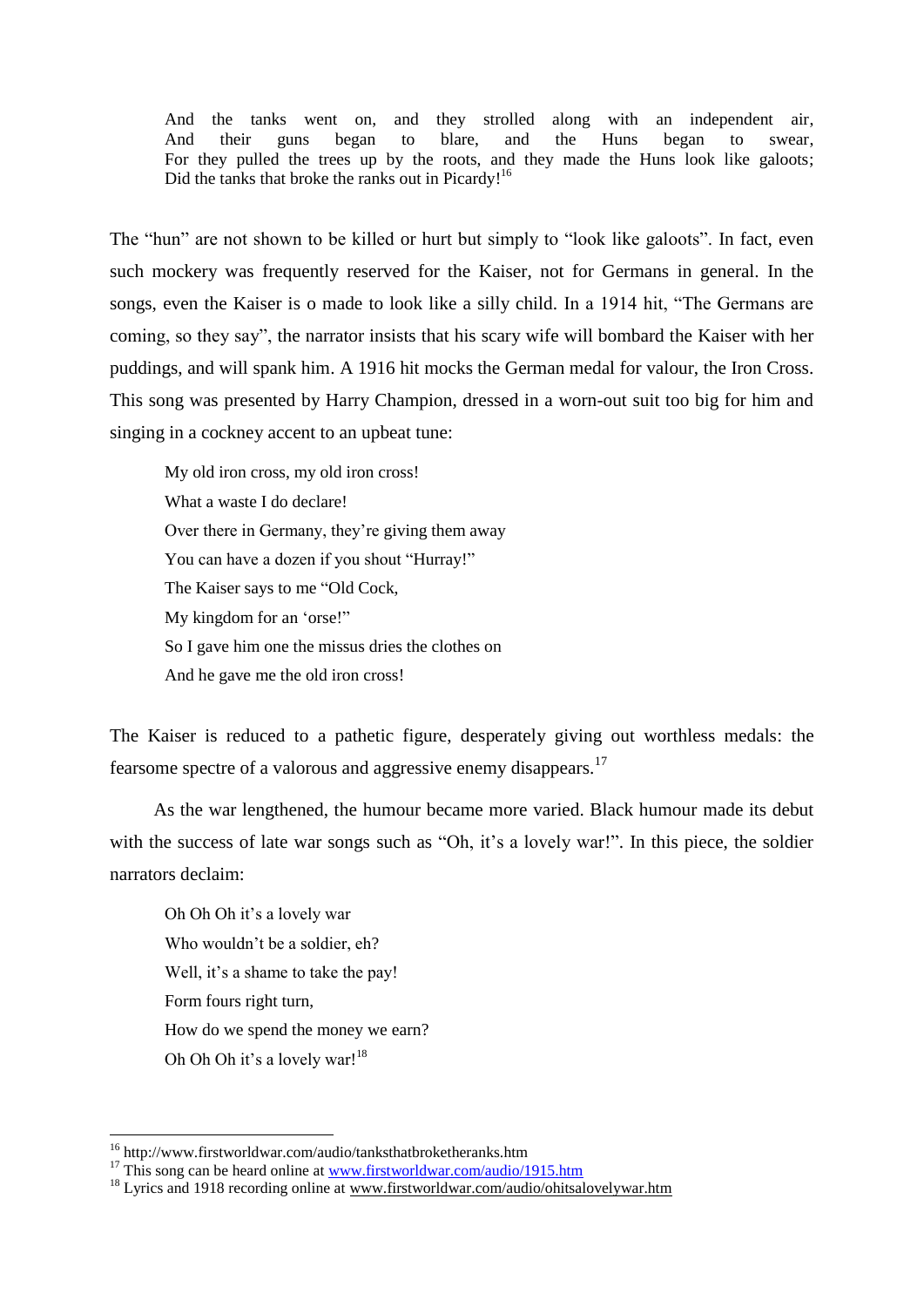The verses describe some aspects of the trench experience ("Up to your waist in water, Up to your eyes in slush"), so we are not seeing escapism here as such, though killing and dying are absent. One verse expresses the bitterness of the soldier narrators: "Don't we pity the poor civilians, sitting beside the fire!" This is not however, a soldiers' song, invented in the trenches. It is a commercial, music-hall piece, written and composed by J. P. Long and Maurice Scott. The soldier narrators sing to a mostly civilian audience. The status of their voices is complex. The chorus will later become popular among soldiers, but it was invented for the stage, and is a sign that there is not such a strict division between music hall song and soldier song as has sometimes been suggested.

The 1918 song "Goodbyeee"<sup>19</sup> shows a soldier leaving for the war, singing "Goodbye" pronounced in baby talk as "Goodbyeee", sounding incoherently sentimental and making indirect references to dying. The whole audience takes on the voice of the narrator for the sing-along chorus:

Goodbyee, Goodbyee! Wipe a tear, baby dear, from your eyee! Though it's hard to part I know I'll be tickled to death to go Don't cryee, don't sighee! There's a silver lining in the skyee Bonsoir old thing, cheerio, chin-chin, [Napoo](http://www.oucs.ox.ac.uk/ww1lit/education/tutorials/intro/trench/songs.html#napoo)<sup>20</sup>, toodle-oo, good-bye- ee!

Here the narrator makes reference to deep feelings, but seems to be desensitized. The word is deformed. The terrifying Goodbye is ridiculed, and yet it might be read as sarcastic or even bitter.

It was not however possible to use on the music hall stage as harsh a level of sarcasm and black humour as is present in many soldier songs, songs which were invented for the amusement of the lower ranks. Soldier songs could ironize about violent death "hanging on the old barbed wire" or express a wish to kill their military superiors.  $2<sup>1</sup>$ 

<sup>&</sup>lt;sup>19</sup> 1918 recording: [www.firstworldwar.com/audio/goodbyeee.htm](http://www.firstworldwar.com/audio/goodbyeee.htm)

<sup>&</sup>lt;sup>20</sup> This is soldiers' slang, a corruption of French "Il n'y en a plus": "all gone".

<sup>21</sup> Chapter seven of John Mullen, *The Show Must Go On: la chanson populaire en Grande-Bretagne pendant la Grande Guerre 1914-1918,* Paris, L'Harmattan, 2012 is on soldiers' songs (English translation to be published by Ashgate in 2015.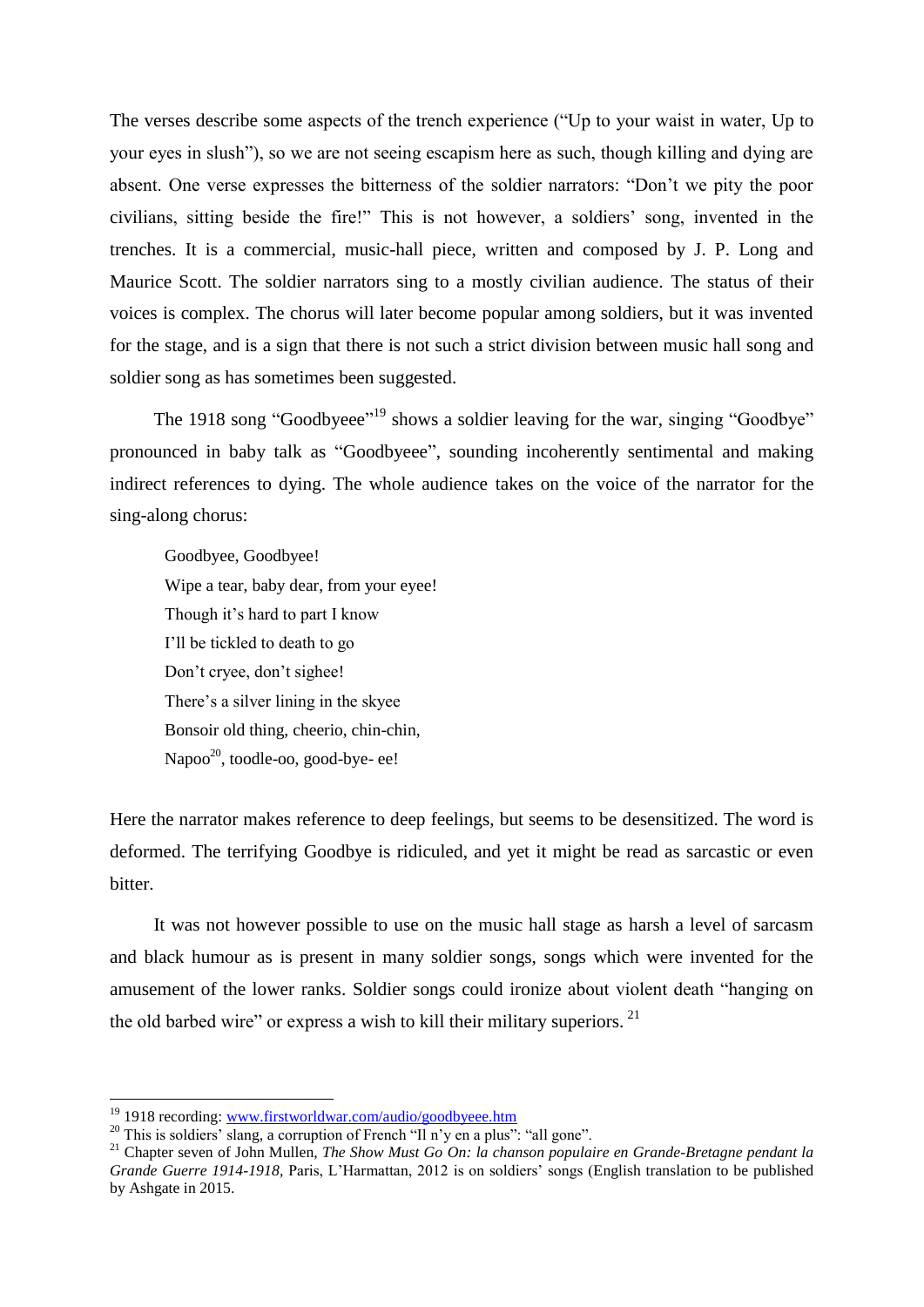#### **Mocking the government**

Sing-along builds a community spirit, which is not necessarily subordinated to the state's war aims; the threat being minimized can be one's own government. A desire for Britain to win did not eliminate a strong distrust of the elite, often seen to be profiting from the war: The huge wave of strikes between 1915 and 1918 (notably dockers' and engineers' strikes) is evidence of this. For discontent or dissent to become visible in music-hall songs, it needed to be very widespread indeed. Criticism of the recruitment of volunteers was not possible, but conscription was sometimes openly opposed, and in 1916 two major hits ("Exemptions and otherwise" and "The Military representative") mocked the conscription process.

Local civilian tribunals had been set up to decide on the 750 000 cases where exemption from conscription had been requested, $^{22}$  each tribunal including one military representative. The song "The Military Representative", greeted with rapturous applause in the theatres,  $^{23}$ tells the story of a tribunal who refused to exempt a conscientious objector, a dead man and a man of 91 years of age.

They called on Rip Van Winkle next and smiling all serene, He mumbled, "Gents, I'm 91! You've got me down 19!" ... But the military representative got up and shouted "Say! Don't let him run away! Though he's 91 today! There are men down at the War office as old as he I know And I'm sure they're a damn sight sillier, So of course he's got to go!"

Again, a real and immediate threat to the welfare of members of the audience is reduced to ridicule. Another song "Forty Nine and in the Army" expresses the fear of being called up when one felt too old to do the job and had felt safe from conscription:

Forty nine - isn't it fine?

Though I'm weakly across the chest, and gouty about the knees, I'm learning to shoulder arms, but I'd rather be standing at ease, Forty nine and in the army. And soon I will be in the fighting line, If somebody holds me rifle, while I borrow a pair of steps, I'll be over the top and at 'em at forty nine!

<sup>22</sup> Will Ellsworth-Jones, *We Will Not Fight..: The Untold Story of World War One's Conscientious Objectors,*  London*,* Aurum Press 2008, p. 64.

<sup>&</sup>lt;sup>23</sup>The Encore, September 27, 1917.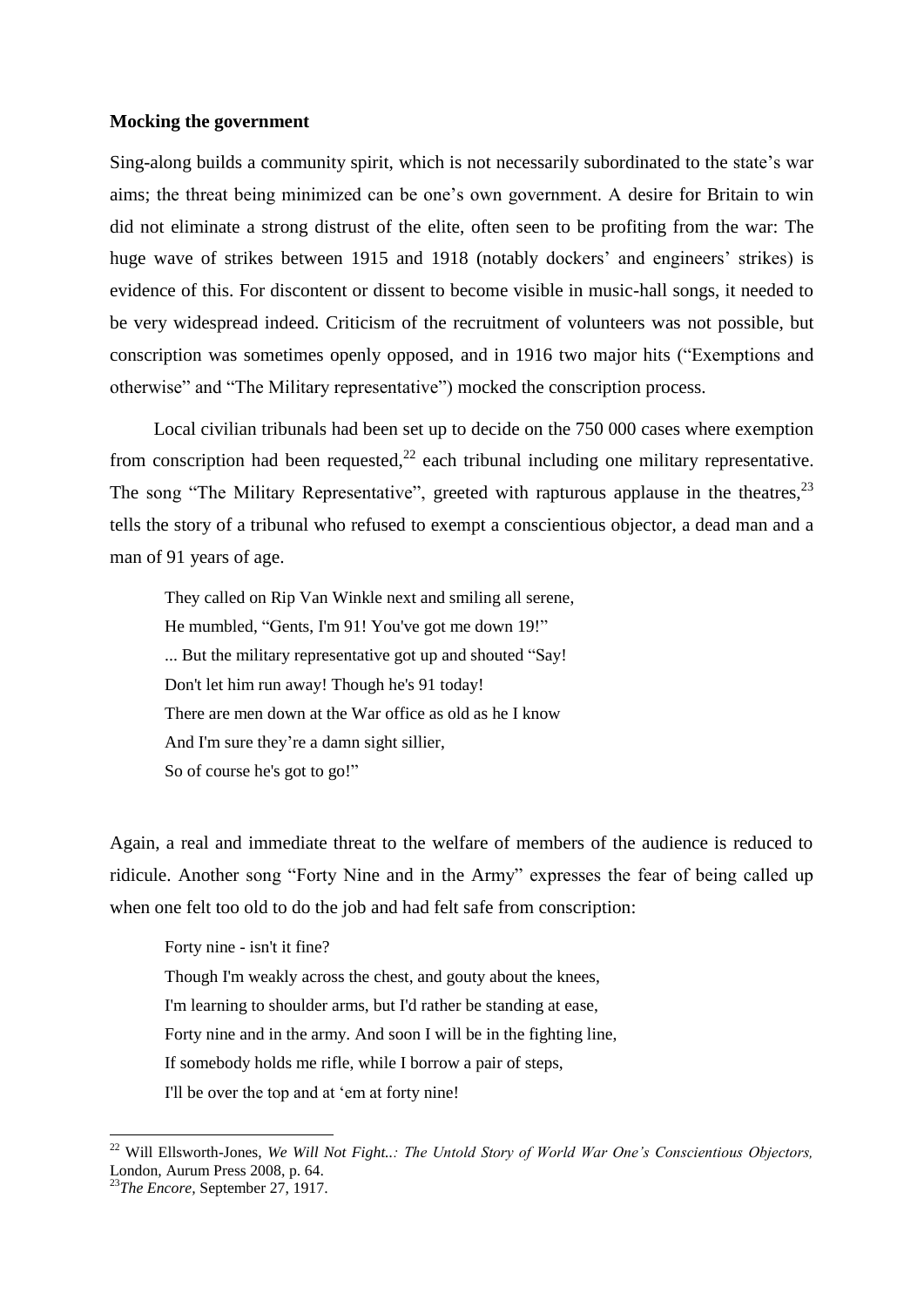After the armistice, the patriotic consensus was not so constraining. Pent-up frustrations, and anger about demobilization, led to a number of mutinies.<sup>24</sup> In 1919, a huge wave of strikes took place totalling 35 million strike days. In the music hall too, it was easier to break with the wartime consensus. A few hit songs criticized the myth of a heroic national unity. The piece "First I Went and Won the  $DCM$ "<sup>25</sup> mocked those soldiers who invented stories of their courageous exploits in the trenches. And top singer Tom Clare presented a cynical "What did you do in the Great War, Daddy" in  $1919$ .<sup>26</sup> In each verse, we meet some British citizen and his contribution to "the great great war":

What did you do in the Great War, Bertie? "I" said the young man from the grocery store "Took no coupons from the woman next door Whose husband was on the Tribunal!"

What did you do in the Great War, Frederick? "I" said the special, "From ten to four Guarded the local reservoir and saw that no one drank it" … …And all the profiteers who had been so long in clover Fell a-sighing and a-sobbing when they heard the war was over For they'd all made their 'bit' in the Great War, Daddy.

This is symbolic humorous revenge against those who had profited from the war to put themselves above others. Another example of this mechanism is in a hit included in the "Greatest hits of the year" collection for 1920 by leading publisher Francis and Day, and was entitled "Pop goes the Major", the "pop" representing the sound the Major would make when burned to death:

When first the Armistice was signed, We took an oath, made up our mind When we got home we d try to find Our Late S. M. or bust!

He thinks he's been forgotten quite, We'll soon see him in a different light We're going to set fire to his house tonight! Pop goes the major!

<sup>24</sup> See Andrew Rothstein, *The Soldiers' Strikes of 1919,* London, Pluto Press, 1985.

<sup>&</sup>lt;sup>25</sup> Distinguished Conduct Medal.

<sup>&</sup>lt;sup>26</sup> The song can be listened to here: http://www.firstworldwar.com/audio/1919.htm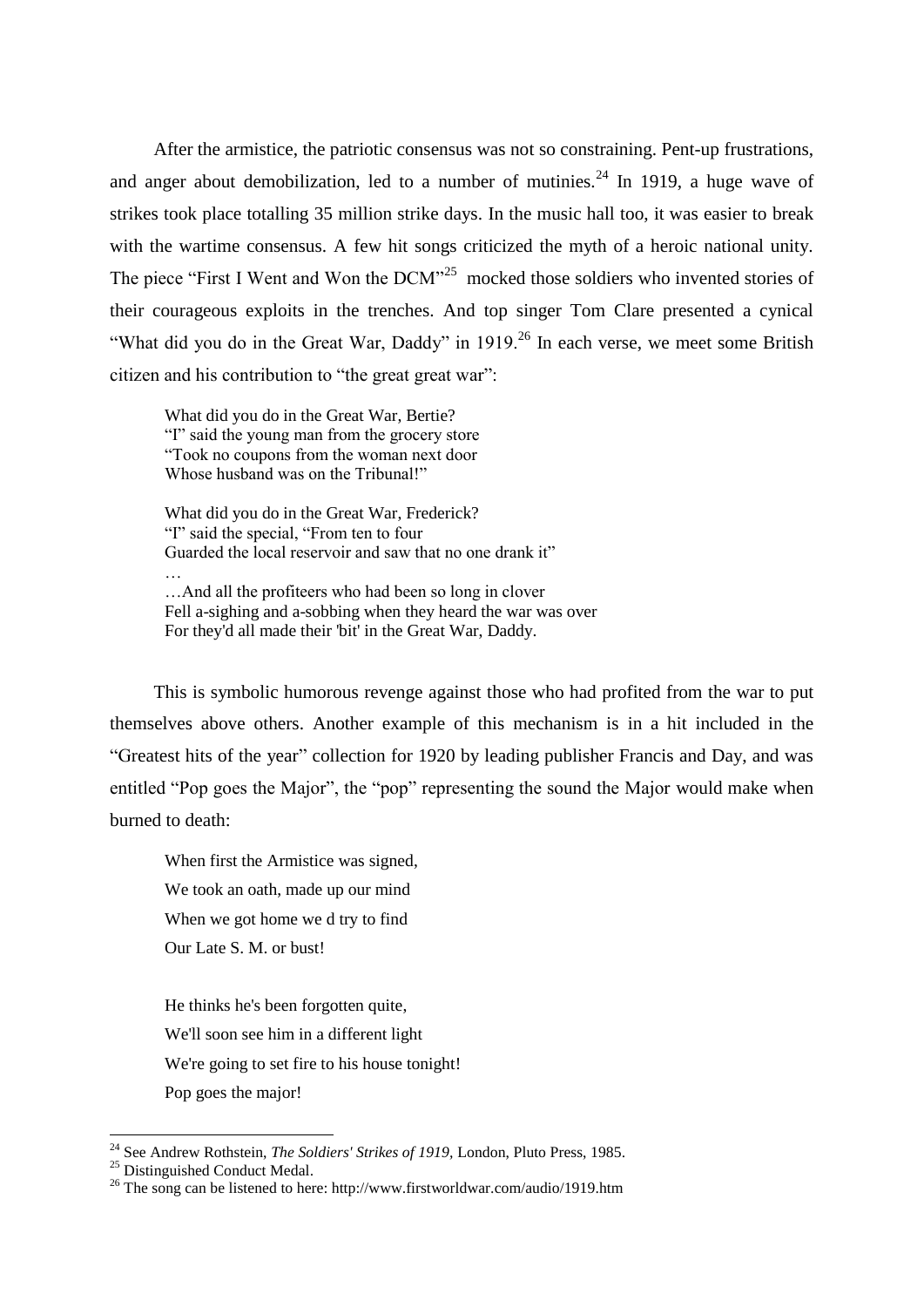That such a song should be a popular hit says much about the inexpressible suffering of ordinary soldiers under their superior officers.

### **Everyday fears**

We have looked at different wartime fears. Yet by far the majority of popular songs during the conflict did not refer to the war: only 25% of my corpus of 912 wartime songs had war or life in wartime as its principal theme. Many aspects of people's lives went on as before, and the music hall continued its decades-old task of dealing with more everyday fears. The stresses of courtship in a moralistic society was a common theme, with hits like "Why am I always the bridesmaid (never the blushing bride)" from 1917, or a 1916 song about a shop assistant trying to court a young lady, always interrupted by some customer ("Somebody would shout out 'shop!'"). Married life was also treated, as in George Formby Senior's piece "Since I had a row with the wife" (1917), or in songs like "Poor old bachelor a-living by himself, thinks he doesn't need a wife..." of the following year. Here are a few other titles:

Everybody Loves Me but the Girl I Love 1915 I Sobbed and I Cried Like a Child 1915 If You Can't Get a Girl in the Summertime 1915 What You've Never Had You Never Miss 1916 I'm The World's Worst Girl 1916 You're a Dangerous Girl 1917 I Want Someone to Make a Fuss Over Me 1917 A Good Man is Hard to Find 1918

The butt of the joke was often the shy man, the domineering wife, the ridiculous father or the vicious mother-in-law.

#### **Daring songs**

Sex, of course, is the classic everyday fear. The suggestive or daring song approaches this subject obliquely. The transformation of a private question to a public sing-along, is a source of emotional relief. Much of the daringness seems extremely tame to the 21st century reader, but should be seen in the context of the time, when far stricter rules around sex existed than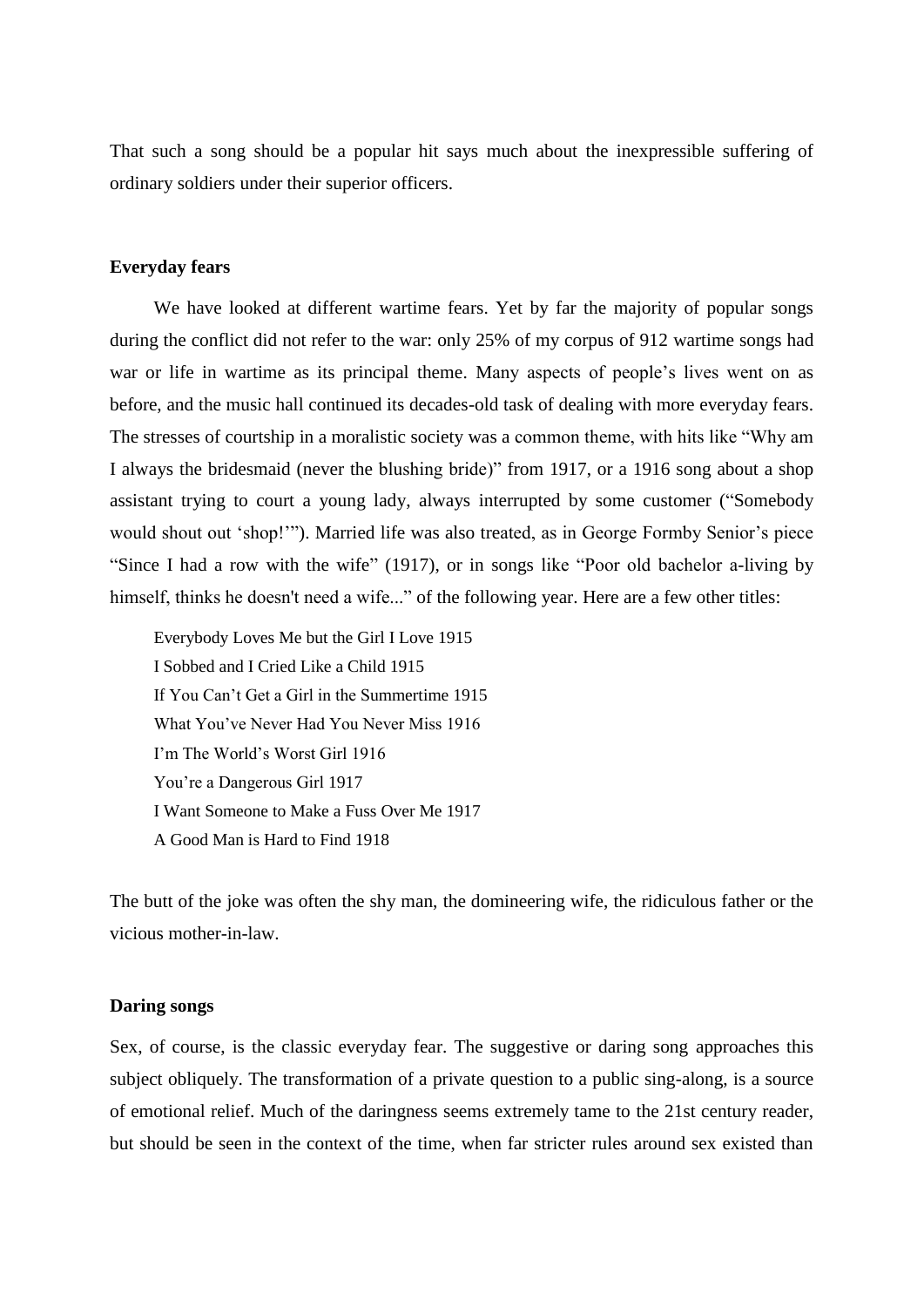today's, and ignorance about the facts of life was not rare. Robert Roberts reminds us: "millions went into marriage either ignorant or with ideas utterly distorted".<sup>27</sup>

Here is an extract from one song, "The End of my Old Cigar":

One afternoon about teatime, at a garden party grand The wife and me were shaking every hand She was carrying on  $-$  and going rather far! But I was doing a trade of my own with the end of my old cigar! The End of my old cigar, tara tara tara! Everybody knows me by the end of my old cigar!

One evening after supper, while strolling in the park I came upon a lady – it was getting rather dark! Says she "Can you direct me? I've wandered rather far!" So I takes a puff and I shows her the way With the end of my old cigar!  $28$ 

Given that a woman alone in a park in the dark was already a risqué subject, the audience easily understood the Freudian symbolism of the cigar. The song could also be made considerably ruder by the use of gestures, or indeed by changing the words. Harry Champion, once admitted in court that he did adapt the words according to the nature of the audience.<sup>29</sup>

Wartime hits in this category included the following: A little of what you fancy does you good 1915 I was a good little girl till I met you! 1914 There's a little bit of bad in every good little girl! 1914 Just one kiss, just another one 1915 Any time's Kissing Time 1916 Coupons for kisses 1918 Tight skirts have got to go! 1915 The Mormon's song 1915

#### **Songs targeting scapegoats**

<sup>&</sup>lt;sup>27</sup> Robert Roberts, *A Ragged Schooling: Growing Up in the Classic Slum*, London, Fontana, 1978, p. 51.

<sup>&</sup>lt;sup>28</sup> A version of Harry Champion singing this song, with slightly different lyrics, can be found on YouTube.

<sup>29</sup> *The Guardian*, December 21, 1915.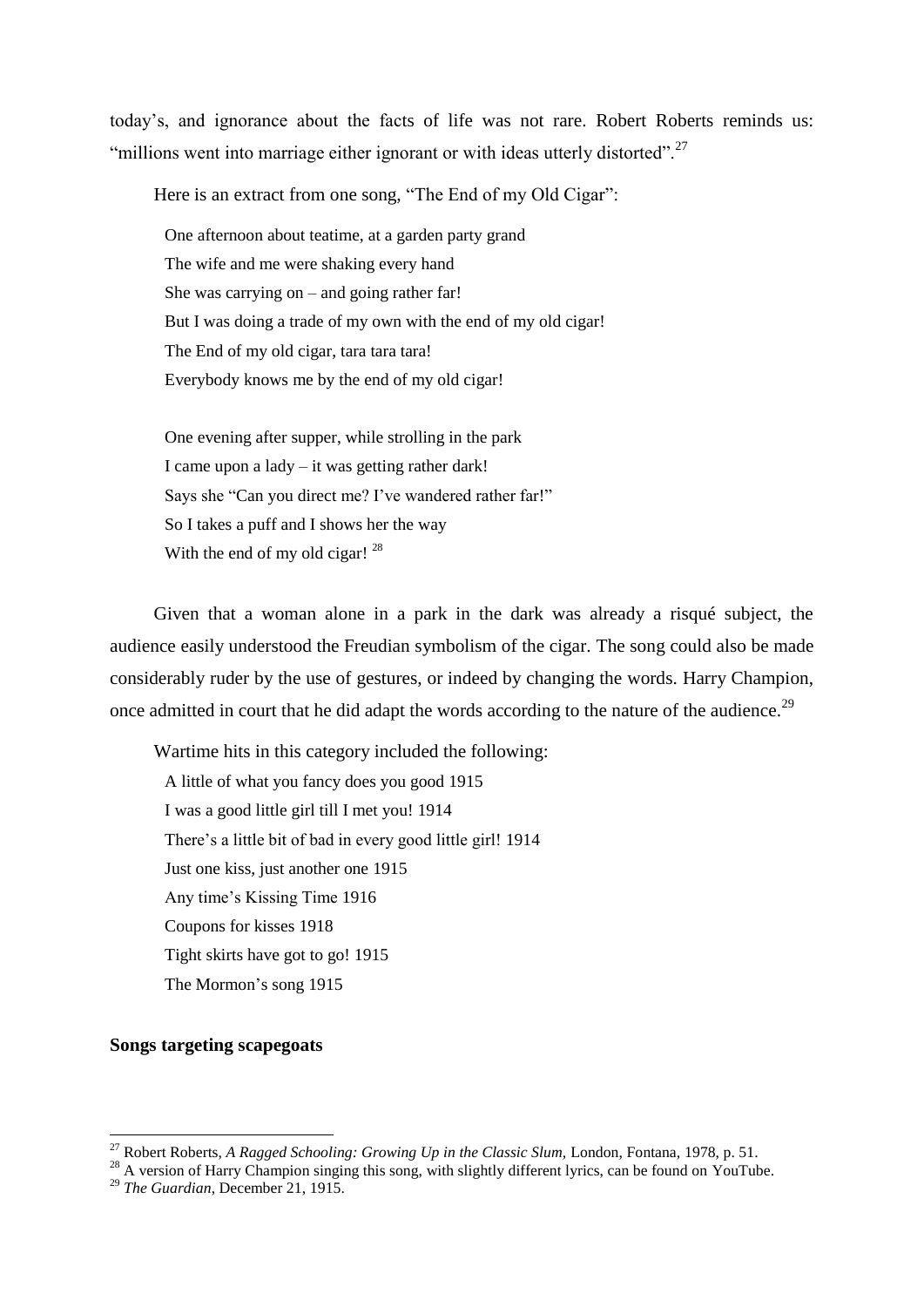Fears alleviated through comedy were not necessarily justified fears. Black Africans, Jews or Irish people were among the characters laughed at throughout the war, at times in songs which were simultaneously fulfilling other functions.

There had been a wave of racist songs a few years before the war, with titles including "The Silliest Coon in Town" (1905), "The Lazy Coon's Dream" (1912), and "The Simple Nigger" (1913). <sup>30</sup> There are fewer such songs during the war, the 1914 piece "The Laughing Nigger Boy" and the 1916 piece "A Lovesick Coon" being exceptions. These pieces ridicule those perceived as threatening, but politically, they undoubtedly served to help maintain popular support for British policy in Africa, which was based on a theory of the superiority of White people.

One song deals with the contradictions of "inferior" Africans becoming "heroes" for the British Empire. "John Bull's Little Khaki Coon" blends a celebration of African regiments with condescending racist content. The narrator is a Black soldier:

Germany has found that the colours won't run, No matter how you shoot! We always stand our ground, And John Bull's very proud of his little khaki coon!

There are few specifically comic lines in this song, but the Black African was considered, in the racist normality of the time, as funny in himself.

Songs about the Irish were more complex; some invited the audience to celebrate their inferiority, others seemed to express an envy of their supposedly idyllic rural life and strong community spirit.<sup>31</sup> "Paddy Maloney's Aeroplane" from 1915, presents an Irish engineer who has "made an Irish aeroplane that's going to win the war". The idea of an Irish engineer is supposed to be comic in itself, and the song goes on to describe the contraption:

His corrugated iron-plated wonderful machine Scatters a thousand frizzly wigs on every submarine With telescope and microscope, Maloney says it's right That he can see the enemy when they are out of sight! Hurray for Paddy Maloney's aeroplane! …

<sup>30</sup> See John Mullen, "Anti-Black Racism in British Popular Music 1880-1920" in *Revue Française de Civilisation Britannique* special issue, 2012,

<sup>&</sup>lt;sup>31</sup> See John Mullen, "Stéréotypes et identités: Irlande et les Irlandais dans le music-hall britannique 1900-1920" in Michel Prum (Ed.), *Racialisations dans l'aire anglophone,* Paris, L'Harmattan, 2012.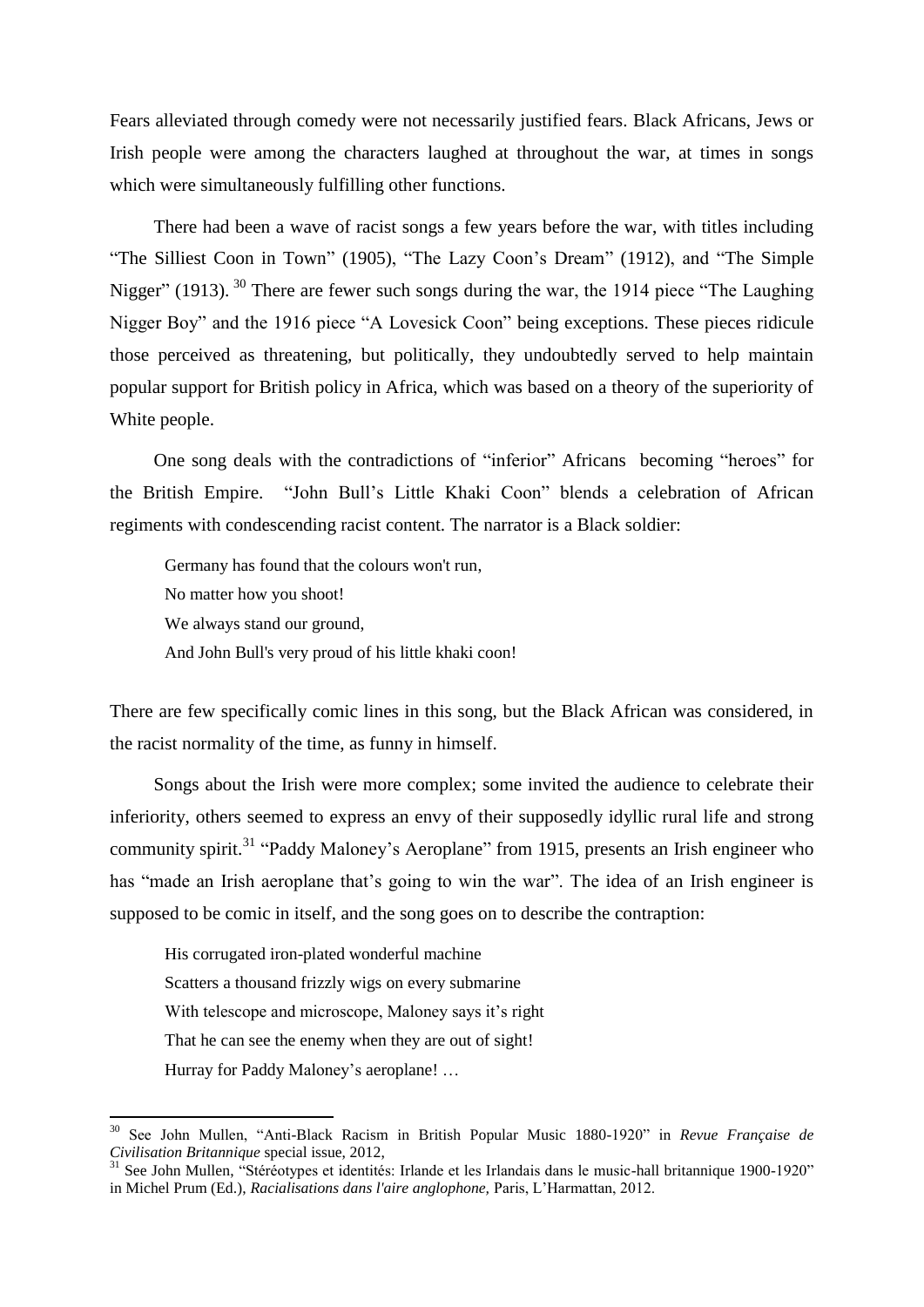All the Zeppelins of which the Kaiser brags Paddy Maloney says they're only big gas bags

The audience is laughing at the Irishman, but also the fact that the terrifying zeppelins which were bombing Britain are defeated by Paddy's invention, reduces the enemy airships to ridiculous "big gas bags". Symbolic empowerment is again activated. In contrast, the 1914 hit "Irish, and Proud of it too" which later figures in an entire revue of the same name, presents "positive" stereotypes of the Irish.

The antisemitic song, "Sergeant Solomon Isaacstein", a 1916 hit,  $32$  proposes to toast the health of "the only Jewish Scotsman in the Irish Fusiliers", but repeats all the old stereotypes of cunning and avaricious Jews. Isaacstein opens a usurious lending bank in the trenches, at the same time as fighting with enthusiasm. He is almost killed when his pawnbroker's sign explodes. This is presented as hilarious. $33$ 

Sergeant Solomon built a little pawnshop in the trench, With money lent at ninety percent! He hadn't any three brass balls To hang out for a sign, So he found three bombs and gilded them And my word they looked fine! But one of them fell wallop from the chain And nearly sent him back to Petticoat Lane!

The Jew is welcomed, yet rejected, and the racist fear of his intelligence or supposed business acumen is expressed. Interestingly enough, the sing-along chorus is somewhat less racist that the verses. Unlike anti-Black racism of the period, anti-semitism spoke of a group of people the audience often met in their everyday lives. Was it impossible to get an audience of thousands to sing in unison clear anti-Semitic prejudices? This may be the explanation; here is the chorus:

Sergeant Solomon Isaacstein He's the pet of the fighting line! Oy Oy Oy! Give three hearty cheers For the only Jewish Scotsman in the Irish Fusiliers!

1

 $32$  It can be heard online at [www.firstworldwar.com/audio/1916.htm](http://www.firstworldwar.com/audio/1916.htm)

<sup>33</sup> 1916 recording here : http://www.firstworldwar.com/audio/1916.htm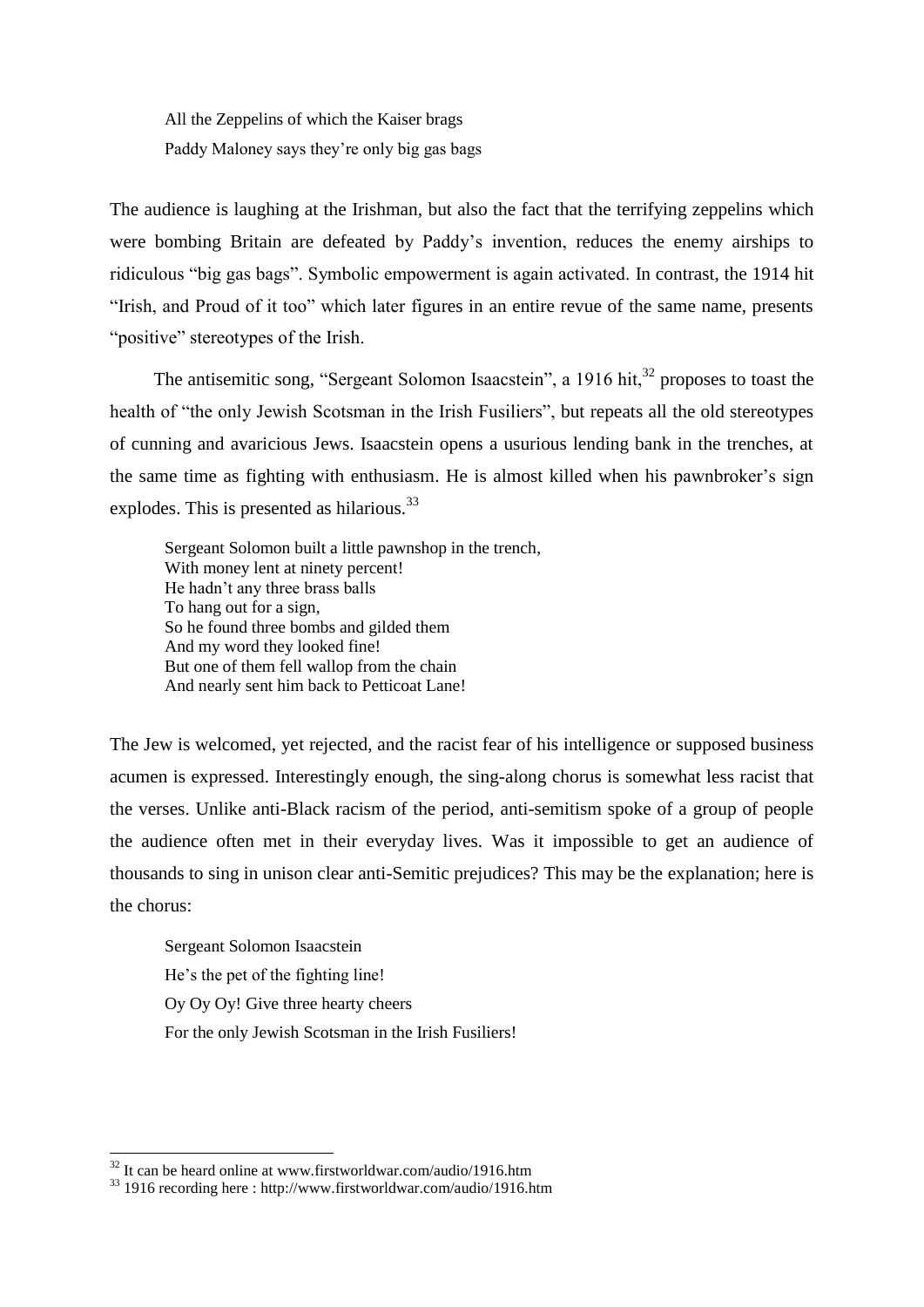#### **Mocking pacifists**

Anti-war activists became isolated once the conflict had begun, except for in 1916 when the movement was strong enough to organize meetings in several dozen towns.<sup>34</sup> The 1916 hit, "All Dressed Up and No Place to Go" mocked the American government and British pacifists as hesitating and pathetic. In the hit song "The Conscientious Objector's Lament", the pacifist is presented as cowardly, effete, effeminate, intellectual, and bourgeois. The "bourgeois" aspect of the caricature is assured by using an upper-class accent:

Perhaps you wonder who I am, I will explain to you. My conscience if the only thing that helps to pull me through. Objection is a thing that I have studied thoroughly; I don't object to fighting huns but should hate them fighting me! Non-combatant batallions are fairly in my line But the sergeant seems to hate me, for he calls me "baby mine"! But then I got so cross with him, I rose to the attack, And when he called me "Ethel", I just called him "Beatrice" back!

[Chorus:] Call out the army and the navy, Call out the rank and file! Send for the grand old territorials, They'll face the danger with a smile! …<br>…… Send out my brother, my sister or my mother But for Gawd's sake, don't send me!<sup>35</sup>

The piece simultaneously proposes different types of pleasure. The verses allow the audience to watch the mocking of the pacifist, but the sing-along chorus lets them take on collectively the voice which rejects the war, in joyful song. Soon, one could hear this chorus enthusiastically sung by troops at the front. This piece was so successful it featured in a court case where two songwriters disputed the copyright, each claiming to have written it.<sup>36</sup>

<sup>34</sup> Thomas Cummins Kennedy, *The Hound of Conscience: a History of the No-conscription Fellowship, 1914- 1919*, Fayetteville, University of Arkansas Press, 1981.

<sup>35</sup> Online at [www.firstworldwar.com/audio/1915.htm](http://www.firstworldwar.com/audio/1915.htm)

<sup>36</sup> *The Times*, November 24, 1917.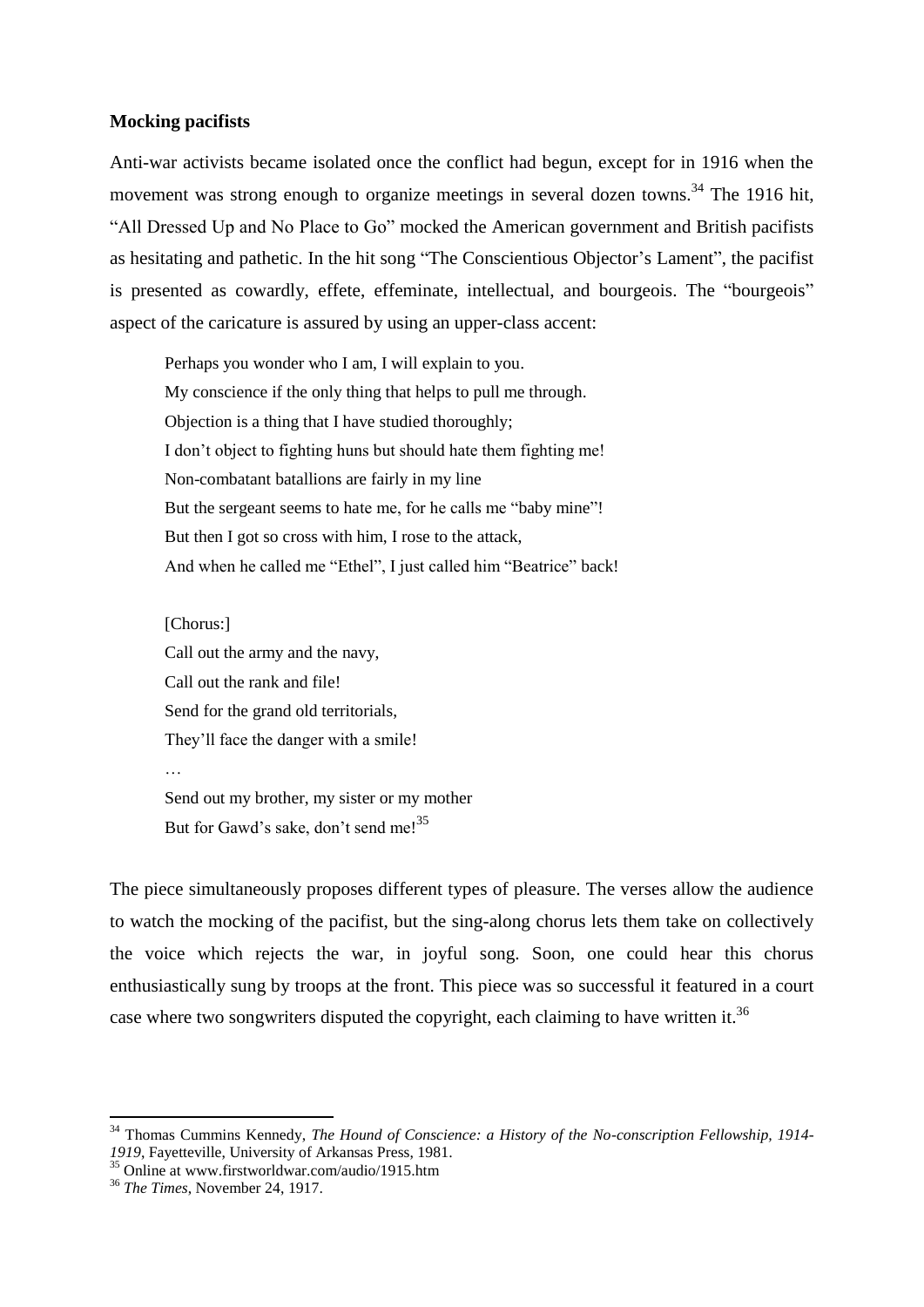#### **Conclusions**

I have only been able to examine very few songs from a corpus of thousands, and have concentrated on the use of humour to avoid painful experience (as in the tongue twister songs) or as a way of re-presenting the scary as ridiculous and diminished. Nevertheless, as the last example shows, the complexity of voice in music hall song must not be under-estimated.

Comic song, emerging from a popular musical tradition, audience needs and a highly commercial industrial machine, and put into practice by an existing community of songwriters and artistes, constrained by the economic and cultural structures of the genre, was not as such available for use by propagandists as a weapon. The songs were above all a tremendous tool for psychological survival. The last word can be left to Cameron Wilson who wrote of his experience on the Western Front:

Ah! How we laughed in Amiens! For there were useless things to buy, Simply because Irene, who served, Had happy laughter in her eye; And Yvonne, bringing sticky buns, Cared nothing that the eastern sky Was lit with flashes from the guns.

And still we laughed in Amiens, As dead men laughed a week ago. What cared we if in Delville Wood The splintered trees saw hell below? We cared . . . We cared . . . But laughter runs The cleanest stream a man may know To rinse him from the taint of guns.<sup>37</sup>

#### **Works cited**

**.** 

Ashworth, Tony, *Trench Warfare 1914-1918, the Live and Let Live System*, London, Pan, 1980.

Bergson, Henri, *Laughter: An Essay on the Meaning of the Comic*, London, Macmillan, 1911. Cameron Wilson, T.P., *Magpies in Picardy*, London, the Poetry Bookshop, 1919.

<sup>37</sup> T. P. Cameron Wilson, *Magpies in Picardy*, London, Poetry Bookshop, 1919, p. 9.